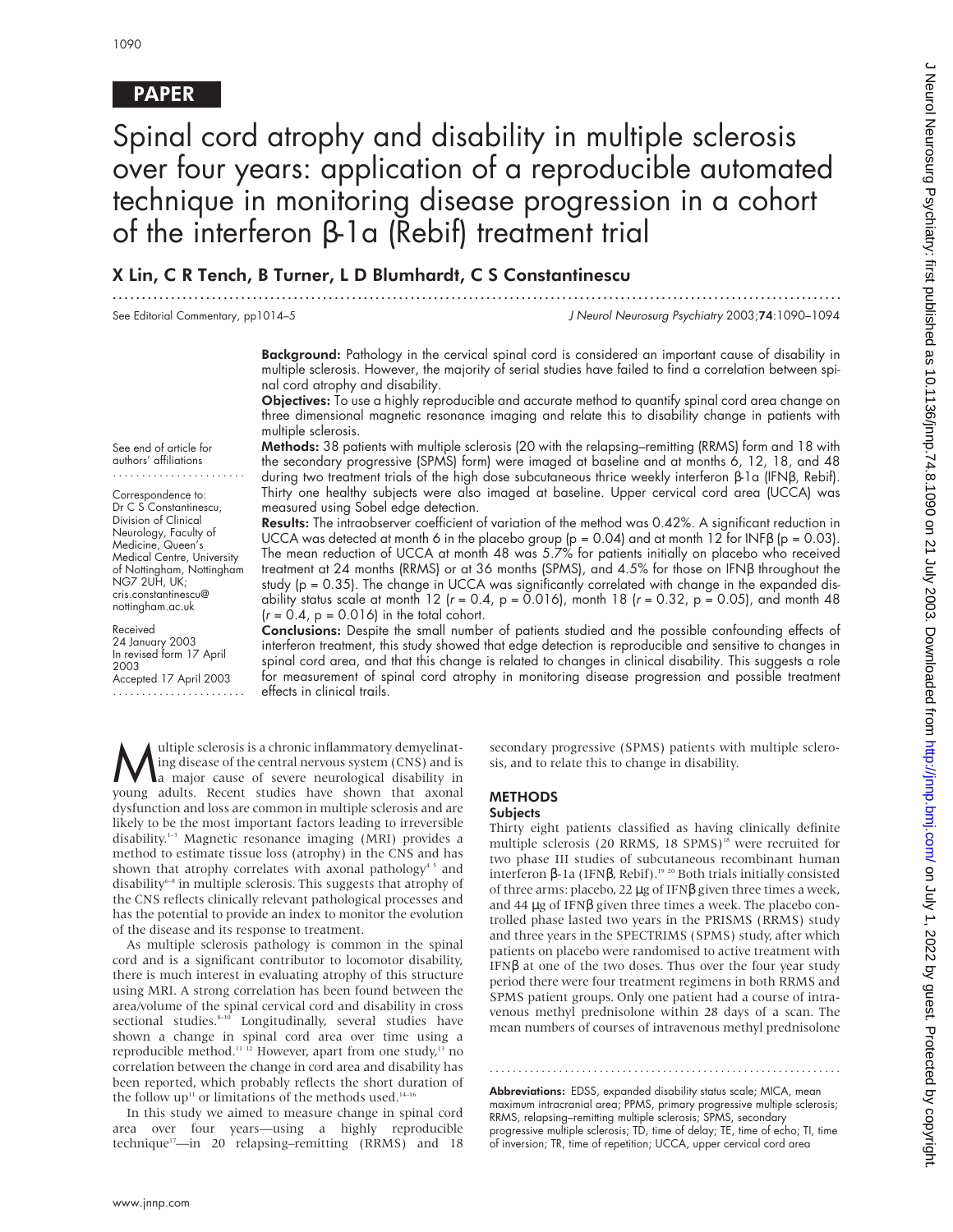

Figure 1 Sagittal spinal cord image before (A) and after rotation (B); cross sectional image of the spinal cord before and after removal of the edge voxels detected using the Sobel operator and non-maximal suppression (C), and region of interest defined automatically on the edge removed image and placed on the original image (D).

over the four years were 1.0 and 0.35 for the RRMS and SPMS groups, respectively. Disability was scored on the expanded disability status scale  $(EDSS)^{21}$  within 24 hours of each MRI scan. The study was conducted with local ethics approval and with full patient consent.

#### MRI protocol

All patients underwent MRI on study day 1 (month 0) and at months 6, 12, 18, and 48. MRI was done with a 1.5 T system (Magnetom SP4000, Siemens, Erlangen, Germany) with a proprietary head coil. Proton density and T2 weighted dual echo sequences with 5 mm transverse contiguous images were acquired (TR 2500 ms; TE 27/81 ms; matrix 256  $\times$  256; field of view 25 cm). T1 weighted spin echo images (TR 580 ms; TE 10 ms) and three dimensional (3D) magnetisation prepared, rapid acquisition gradient echo (MPRAGE) images (TR 10 ms; TE 4 ms; TD 100 ms; TI 300 ms; flip angle 10°) were obtained 10 minutes after intravenous gadolinium-DPTA at 0.1 mmol/kg. The MPRAGE image matrix was  $256 \times 256 \times 180$ with a 25 cm field of view, providing 128 sagittal images with a slice thickness of 1.4 mm. The same MRI protocol was used during a separate pilot study in 31 healthy subjects who were age and sex matched to the patients. These data were used for baseline comparisons with the patients.

#### MR images post-processing and analysis

Measurement of the cross sectional upper cervical cord area (UCCA) was done using software developed locally (by CRT) by an experienced investigator (XL). The UCCA was measured at the C2–C3 segments. Briefly, the images were first rotated such that the spinal cord was perpendicular to the axial plane (fig 1, panels A and B). Then in the mid-sagittal plane, a volume extending from the upper border of C2 rostrally to the centre of the C2/3 intervertebral disc caudally was defined. In the axial plane, the boundary between the cord and cerebrospinal fluid (CSF) was then determined using an automatic edge detection method (fig 1, panel C) based on the Sobel operator and non-maximal suppression.<sup>22</sup>

The Sobel operator measures an image intensity gradient in the transverse plane for each voxel. The gradient magnitude is highest for partially volumed voxels, which provides a means

of detecting the boundary between cord and CSF. Thus the method does not depend directly on the voxel intensities, but requires that there be a difference in intensity to define the edge. By eliminating all voxels except those where the gradient magnitude is maximal in the direction of the gradient, the boundary may be localised precisely; this process is called non-maximal suppression.<sup>22</sup>

A region of interest delineating the automatically detected cord edge was defined on each axial slice (fig 1, panel D), the areas of which were then averaged to obtain the UCCA. To account for biological variation in spinal cord size, $8^{23}$  the baseline UCCA was normalised by multiplying by the ratio of the mean maximum intracranial area (MICA) for the total population to the MICA for each individual. This is based on a previously observed result showing that the MICA was significantly correlated with UCCA in healthy controls.17 The MICA was measured by defining a region of interest for each subject, using seed growing, at the inner table of the skull on the largest observed brain slice. In the longitudinal study of UCCA, non-normalised measures were used.

The number of T1-gadolinium enhancing lesions (T1-Gd lesions) was measured from the 3D MPRAGE images using axial slices with a slice thickness of 3 mm.<sup>24</sup> T2 lesion volume was determined by outlining observer identified lesions on T2 weighted images using a semiautomated technique on ANALYZE (Biomedical Imaging Resource, Mayo Foundation, Minnesota, USA).

#### Reproducibility and quality control

To evaluate the intrarater reproducibility, the same observer repeated the UCCA measurements twice on 16 randomly selected subjects at least one week apart. Five healthy controls (three male, two female) age matched to the RRMS patients underwent serial imaging on the same MRI scanner for periods of six to 24 months (median 23 months). These data were used to estimate the errors such as change in the scanner field over time and diurnal variation.

#### Neutralising antibody assay

Neutralising antibodies were measured by cytopathic assay according to the method of Kawade<sup>25</sup>; the assays were done by LCG-RBM (Livrea, Italy) on behalf of Serono International SA.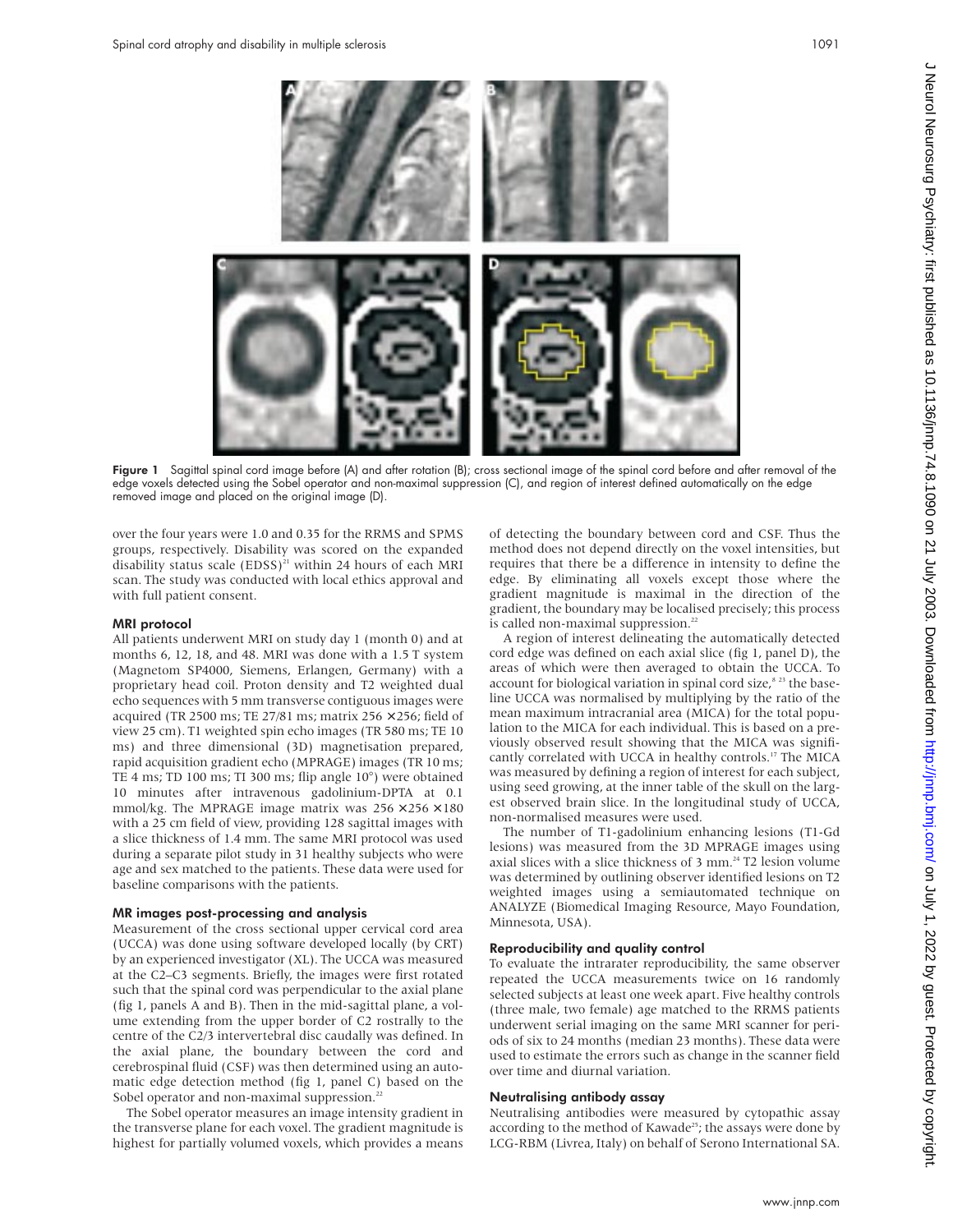|                                                                                                                                                                                                                                                                                                                                           | Control<br>$(n=31)$                              | <b>RRMS</b><br>$(n=20)$                                                              | <b>SPMS</b><br>$(n=18)$                                                                                       |
|-------------------------------------------------------------------------------------------------------------------------------------------------------------------------------------------------------------------------------------------------------------------------------------------------------------------------------------------|--------------------------------------------------|--------------------------------------------------------------------------------------|---------------------------------------------------------------------------------------------------------------|
| Age (years)<br>M : F<br><b>EDSS</b><br>Disease duration (years)<br>Relapses¶<br>$MICA$ (cm <sup>2</sup> )<br>Normalised UCCA (mm <sup>2</sup> )                                                                                                                                                                                           | 37.5(7.3)<br>14:17<br>197.8 (14.4)<br>80.4 (5.7) | 32.9(7.8)<br>6:14<br>1.7(1.1)<br>5.5(4.4)<br>3.8(1.4)<br>199.3 (12.8)<br>77.7 (10.1) | 39.9(6.2)<br>7:11<br>$5.5(1.1)$ *<br>$12.8(6.6)$ *<br>$1.1(1.3)*$<br>192.8 (12.4)<br>74.5 (11.6) <sup>†</sup> |
| Values are mean (SD).<br>*Significant v RRMS; †significant v control.<br>Trelapse rate during two years before the study.<br>EDSS, expanded disability status scale; MICA, maximum intracranial<br>area; RRMS, relapsing-remitting multiple sclerosis; SPMS, secondary<br>progressive multiple sclerosis; UCCA, upper cervical cord area. |                                                  |                                                                                      |                                                                                                               |

#### Statistical analysis

For comparison of baseline clinical and MRI data between groups we used the unpaired *t* test. The significance of any within-group change in UCCA from baseline was assessed using a paired *t* test for both the placebo and the IFNβ treated patients. This analysis was undertaken for both absolute and percentage change in UCCA estimates. The "summary measure" statistic described in Liu *et al* was used to define EDSS change.26 27 In brief, EDSS was calculated using the trapezoidal rule to estimate the area under the EDSS curve and above the baseline EDSS score for each patient. The EDSS curve for each patient included all EDSS scores from baseline to the 48 month visit. Correlations were explored with Spearman's rank coefficient.

#### RESULTS

#### Reproducibility

The intraobserver coefficient of variation for the UCCA measurements was  $0.42\%$  (0.34 cm<sup>2</sup>). The reproducibility of the normalised UCCA was  $0.53\%$  (0.42 cm<sup>2</sup>). The mean (SD) UCCA in five normal controls was 80.29 (3.8) and 80.4 (3.3) at baseline and follow up, respectively, with a mean change of 0.5%.

#### Baseline UCCA

Demographics of controls and patients are presented in table 1. There was a significant difference in normalised UCCA between the SPMS group and controls ( $p = 0.04$ ), but not



Figure 2 Correlation between change in upper cervical cord area (UCCA) and change of expanded disability status scale (EDSS) in the total patient cohort at month 48 ( $r = 0.4$ ,  $p = 0.016$ ).

Change in upper cervical cord area (mm<sup>2</sup>)

between the RRMS group and controls. The normalised UCCA did not correlate with EDSS in the total cohort of patients  $(r = -0.2, p = 0.3).$ 

At baseline, the patients in the placebo and INFβ groups were matched for age (35.4 (7.8) *v* 36.5 (8.1) years), disease duration (9.8 (6.8) *v* 8.5 (6.6) years), EDSS (3.3 (2.2) *v* 3.6 (2.3)), baseline UCCA (72.3 (12.3) *v* 77.6 (9.4) mm<sup>2</sup>), T2 lesion volume  $(9.05 \text{ (}11.1) \text{ } v \text{ } 8.3 \text{ (}9.7) \text{ cm}^3)$ , and number of T1-Gd lesions (0.67 (1.4) *v* 1.16 (1.86)).

#### Longitudinal change in UCCA

There were no significant differences in the change of UCCA between RRMS and SPMS groups; thus the data for the two groups were analysed together. The UCCA values and their changes over the study period are given in table 2. In patients initially on placebo, a significant reduction in UCCA was detected at six months compared with baseline ( $p = 0.04$ ). Further reductions were seen at subsequent months, and by month 48 there was a mean reduction of 5.7% compared with baseline ( $p = 0.001$ ). In patients on INF $\beta$  throughout the study, a significant reduction in UCCA was observed at 12 months compared with baseline ( $p = 0.03$ ). Further reductions were seen throughout the study, and by month 48 the UCCA was reduced by 4.5% compared with baseline  $(p = 0.002)$ . At no time point was the UCCA change in the INFβ treatment-throughout group significantly different from that in the patients initially on placebo (table 2).

| <b>Table 2</b> Upper cervical cord area measurements and percentage changes |                                         |                                 |                               |          |  |  |
|-----------------------------------------------------------------------------|-----------------------------------------|---------------------------------|-------------------------------|----------|--|--|
|                                                                             |                                         | Placebo<br>$(RR = 7; SP = 6)$   | INFB<br>$(RR=13; SP=12)$      | p Valuet |  |  |
| Month 0                                                                     | $UCCA$ (mm <sup>2</sup> )               | 72.3 (12.3)                     | 77.6 (9.4)                    |          |  |  |
| Month 6                                                                     | $UCCA$ (mm <sup>2</sup> )<br>Change (%) | $71.1(12.5)*$<br>$-1.7(2.3)$    | 75.9 (8.7)<br>$-1.0$ (3.6)    | 0.56     |  |  |
| Month 12                                                                    | $UCCA$ (mm <sup>2</sup> )<br>Change (%) | $70.1(11.6)*$<br>$-2.8$ (3.0)   | $75.7(9.3)$ *<br>$-1.5(3.3)$  | 0.23     |  |  |
| Month 18                                                                    | $UCCA$ (mm <sup>2</sup> )<br>Change (%) | $69.7$ (11.8)*<br>$-2.9$ (3.3)  | 75.3 (8.9)*<br>$-1.8$ (3.6)   | 0.21     |  |  |
| Month 48                                                                    | $UCCA$ (mm <sup>2</sup> )<br>Change (%) | 68.1 $(11.6)$ **<br>$-5.7(4.6)$ | $73.2 (8.1)$ *<br>$-4.5(5.6)$ | 0.35     |  |  |

Values are mean (SD).

†Difference in UCCA change between placebo and INFβ at each time point.

 $p < 0.05$ ,  $*$  $p = 0.001$  v baseline.

Placebo: patients on placebo at 18 months and received interferon treatment at 24 months (RRMS) and 36 months (SPMS) onwards; INFβ: patients on interferon throughout the study.

MS, multiple sclerosis; RR, relapsing–remitting; SP, secondary progressive; UCCA, upper cervical cord area.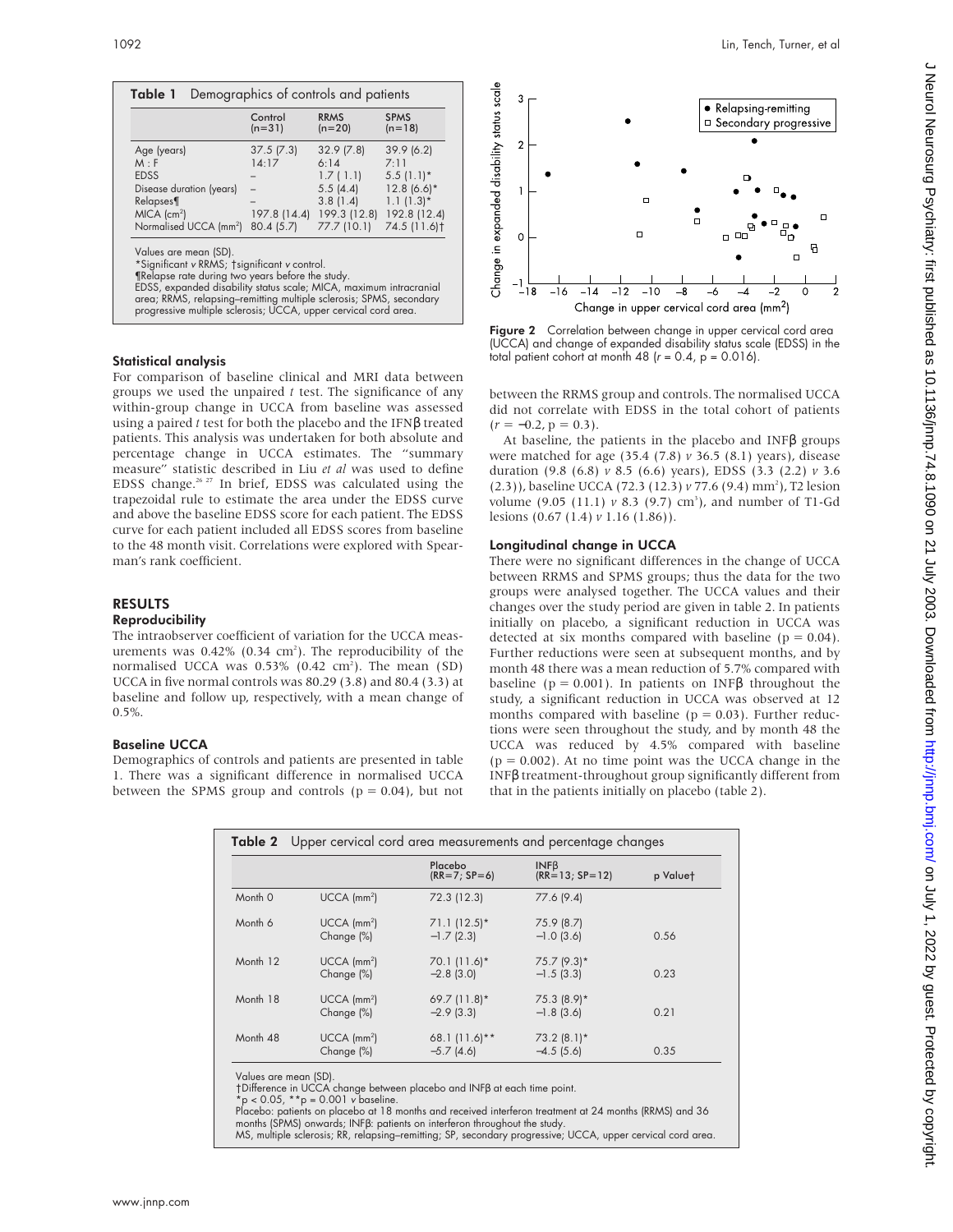In the overall patient cohort, the change of UCCA was significantly correlated with the change of EDSS at month 12  $(r=0.4,~{\rm p}=0.016),~$  month 18  $~(r=0.32,~{\rm p}=0.05),~$  and month 48 ( $r = 0.4$ ,  $p = 0.016$ ) (fig 2). The median change of EDSS in patients on INFβ throughout did not differ from patients initially on placebo: 0.3 (interquartile range 0.008 to 1.2) *v* 0.23 (0.02 to 0.73) over 48 months.

The neutralising antibodies were measured for the RRMS group. Five patients (one on the 44 µg dose, four on the 22 µg dose) in the IFNβ throughout group were positive. None of the patients initially on placebo developed neutralising antibodies. The percentage change of UCCA did not differ between patients with and without neutralising antibodies (−6.3 (9.8)  $v - 4.12$  (5.3),  $p = 0.62$ ).

#### **DISCUSSION**

The cervical spinal cord is known to be a common site of involvement in multiple sclerosis and to be of particular importance in the development of disability.<sup>28</sup> In cross sectional studies several groups have shown an association between cord atrophy and disability, $s$ -11 suggesting that cord atrophy is a potential marker of axonal loss and irreversible neurological dysfunction. Manual outlining techniques for cross sectional area measurements have been used<sup>15 16</sup> but have limited reproducibility and make the serial detection of small changes difficult.<sup>16</sup> Using a highly reproducible semiautomated method, Stevenson *et al* detected a longitudinal change in the cervical cord area for patients with RRMS and PPMS (primary progressive multiple sclerosis), $11/12$  but failed to detect a correlation between change in cord size and disability.

We have developed a method of measuring the cross sectional area of the spinal cord using edge detection on MRI.<sup>17</sup> By combining Sobel edge detection with non-maximal suppression, the partial volume boundary between the cord and the surrounding CSF is automatically detected. The technique is independent of image intensity and so may be used even when there are intensity variations because of, for example, MRI radio frequency inhomogeneities.<sup>29</sup> This further implies that intensity change resulting from pathology, which may appear as hyperintense or hypointense lesions on MRI, will not affect the measurement. Another important advantage of this study is the use of a 3D sequence that has high resolution and thus is sensitive to small changes.

In this study, we have shown a significant change in UCCA from month 6 in the placebo group and month 12 in the INFβ treated group. At 18 months, the annual average rate of loss of 2% of UCCA in our mixed placebo group (seven RRMS cases and six SPMS cases) is in accordance with that reported previously in a natural history study.<sup>11</sup> Higher rates of cord atrophy during a one year follow up study have been detected in PPMS patients, $12$  which is not surprising if we consider that the cervical cord is the predominant site of disease in this patient group.<sup>30 31</sup> In the current study, the progression of spinal cord atrophy was accompanied by progression of disability throughout. This is not surprising as EDSS is strongly weighted towards locomotion. This suggests a role for the UCCA measure as a potential surrogate marker in monitoring disease progression and efficacy of therapeutic intervention.

Evidence of the efficacy of IFNβ treatment on brain atrophy is scarce. The PRISMS study (Rebif) has not shown a significant effect in slowing progression of brain atrophy over two years despite strong clinical and MRI outcome benefit.<sup>32</sup> This observation seems to support our data showing that the lack of effect of IFNβ on spinal cord atrophy is a true result. In another study, brain volume continuously decreased in 52 RRMS patients who received either 11 µg or 33 µg of IFNβ by subcutaneous injection three times a week for two years.<sup>33</sup> However, no placebo group was compared in that study. It is of interest that IFNβ-1a (Avonex) slows atrophy in RRMS when given at a weekly dose of 30 µg intramuscularly, although this

effect was only marginally significant in a subpopulation of patients, and only in the second year of treatment.<sup>34</sup> The differences in dose, route, and frequency of administration, or the pharmaceutical preparation of Rebif compared with Avonex might explain the lack of treatment effect on atrophy in our study. Another possible explanation is that all patients in the present study had received some treatment with IFNβ at some stage, and this may have masked the treatment effect. Also it has been shown that the development of neutralising antibodies, which increases with the frequency and subcutaneous route of administration,<sup>35</sup> 36 may be associated with loss of treatment efficacy.<sup>19 37</sup> In the present study, the difference in UCCA reduction between neutralising antibody positive and negative patients was not significant. This may reflect the small number of patients in this study, and the small number of neutralising antibody positive patients. Further research in this direction is needed. Finally, inflammatory activity may only partly be responsible for the development of spinal cord atrophy, and axonal degeneration or transection can be caused by mechanisms unrelated to direct inflammatory demyelination.<sup>38</sup> Thus treatments that reduce inflammatory activity and lesion accumulation may not be translated into a similar effect on progressive tissue loss.<sup>39 40</sup>

To our knowledge, this is the first report of a long term serial study of spinal cord area in multiple sclerosis patients. We recognise that the study contained a small number of patients, and spinal cord tissue loss may be confounded by interferon treatment that all patients received at some point, but the observed change in UCCA during the placebo phase is comparable with previous reports on untreated patients.<sup>11</sup> The consistent reduction detected in UCCA throughout this study is in agreement with the observation that axonal injury/loss is a continuous process once compensatory mechanisms fail.<sup>41</sup> The serial data from healthy controls is further evidence that the change in UCCA detected in patients during the study period is unlikely to reflect a change in the scanner or diurnal variation.

#### Conclusions

Serial reduction in upper cervical cord area can be detected over a short period of study using edge detection on MRI, and is consistently correlated with change of disability during the study. This extends previous reports on the relation between spinal cord atrophy and disability in patients with multiple sclerosis. These findings suggest that edge detection is a reliable and sensitive method of detecting small changes in UCCA in multiple sclerosis, and provides a paraclinical measure of outcome for monitoring the evolution of multiple sclerosis and possible therapeutic efficacy in short term clinical trials.

#### ACKNOWLEDGEMENTS

This study was carried out during the PRISMS and SPECTRIMS trials of interferon β-1a (Rebif®) sponsored by Serono International SA, in which LDB and BT were investigators.

#### .....................

#### Authors' affiliations

X Lin, C R Tench, B Turner, L D Blumhardt, C S Constantinescu, Division of Clinical Neurology, Faculty of Medicine, Queen's Medical Centre, University of Nottingham, Nottingham, UK

Competing interests: XL, BT, and CSC were reimbursed by Serono for attending conferences; CSC has received honoraria from Biogen for organising educational programmes, and research support from Serono and Biogen; LDB has received occasional speakers' honoraria and consultancy fees from Serono.

#### REFERENCES

- Trapp BD, Peterson J, Ransohoff RM, et al. Axonal transection in the lesions of multiple sclerosis. N Engl J Med 1998;338:278–85.
- 2 Ferguson B, Matyszak MK, Esiri MM, et al. Axonal damage in acute multiple sclerosis lesions. Brain 1997;120:393–9.